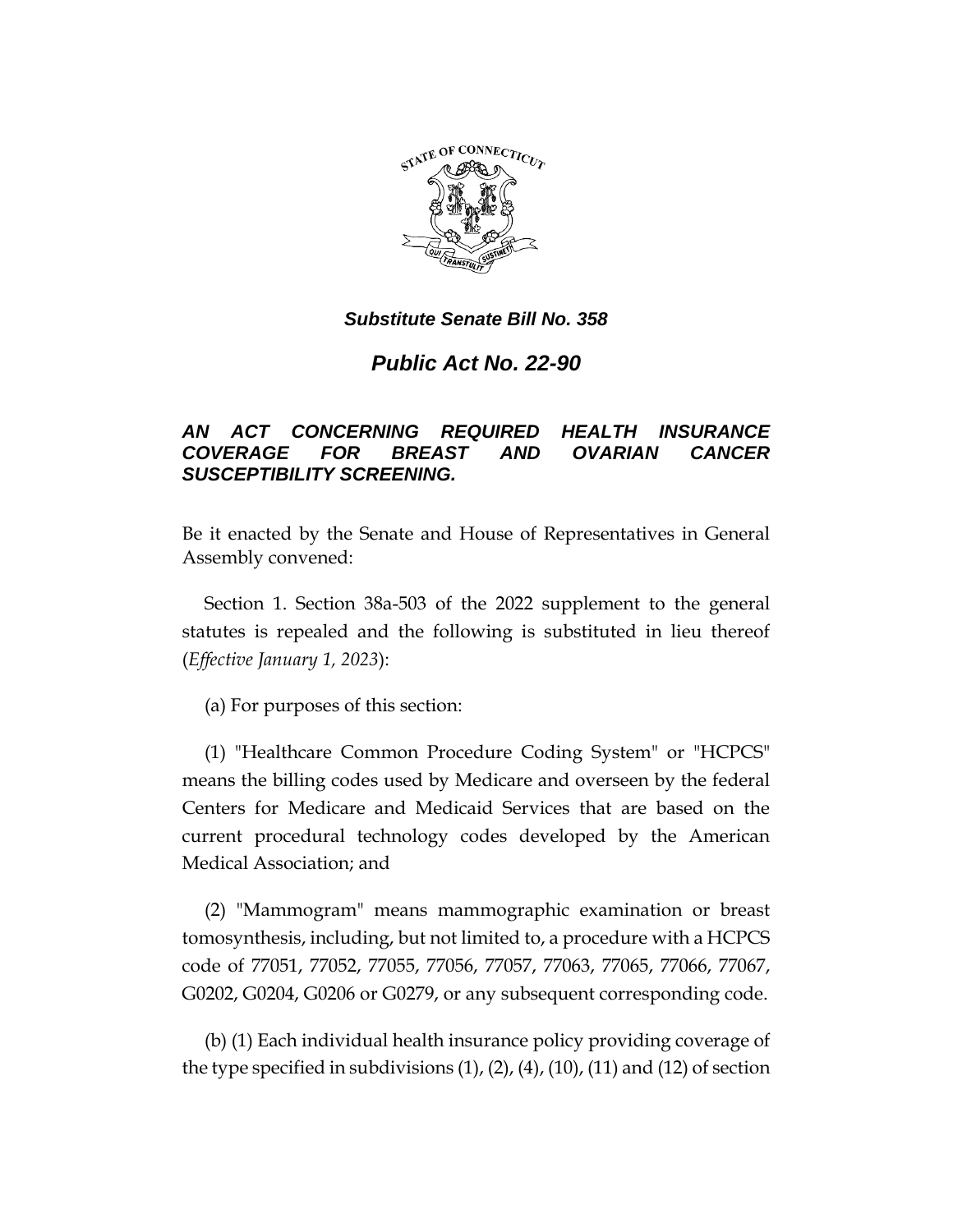38a-469 delivered, issued for delivery, renewed, amended or continued in this state shall provide benefits for diagnostic and screening mammograms **[**to any woman covered under the policy**]** for insureds that are at least equal to the following minimum requirements:

(A) A baseline mammogram, which may be provided by breast tomosynthesis at the option of the **[**woman**]** insured covered under the policy, for **[**any woman**]** an insured who is: **[**thirty-five**]**

(i) Thirty-five to thirty-nine years of age, inclusive; **[**and**]** or

(ii) Younger than thirty-five years of age if the insured is believed to be at increased risk for breast cancer due to:

(I) A family history of breast cancer;

(II) Positive genetic testing for the harmful variant of breast cancer gene one, breast cancer gene two or any other gene variant that materially increases the insured's risk for breast cancer;

(III) Prior treatment for a childhood cancer if the course of treatment for the childhood cancer included radiation therapy directed at the chest; or

(IV) Other indications as determined by the insured's physician, advanced practice registered nurse, physician assistant, certified nurse midwife or other medical provider; and

(B) **[**a mammogram**]** Mammograms, which may be provided by breast tomosynthesis at the option of the **[**woman**]** insured covered under the policy**,** every year for **[**any woman**]** an insured who is: **[**forty**]**

(i) Forty years of age or older; **[**.**]** or

(ii) Younger than forty years of age if the insured is believed to be at increased risk for breast cancer due to: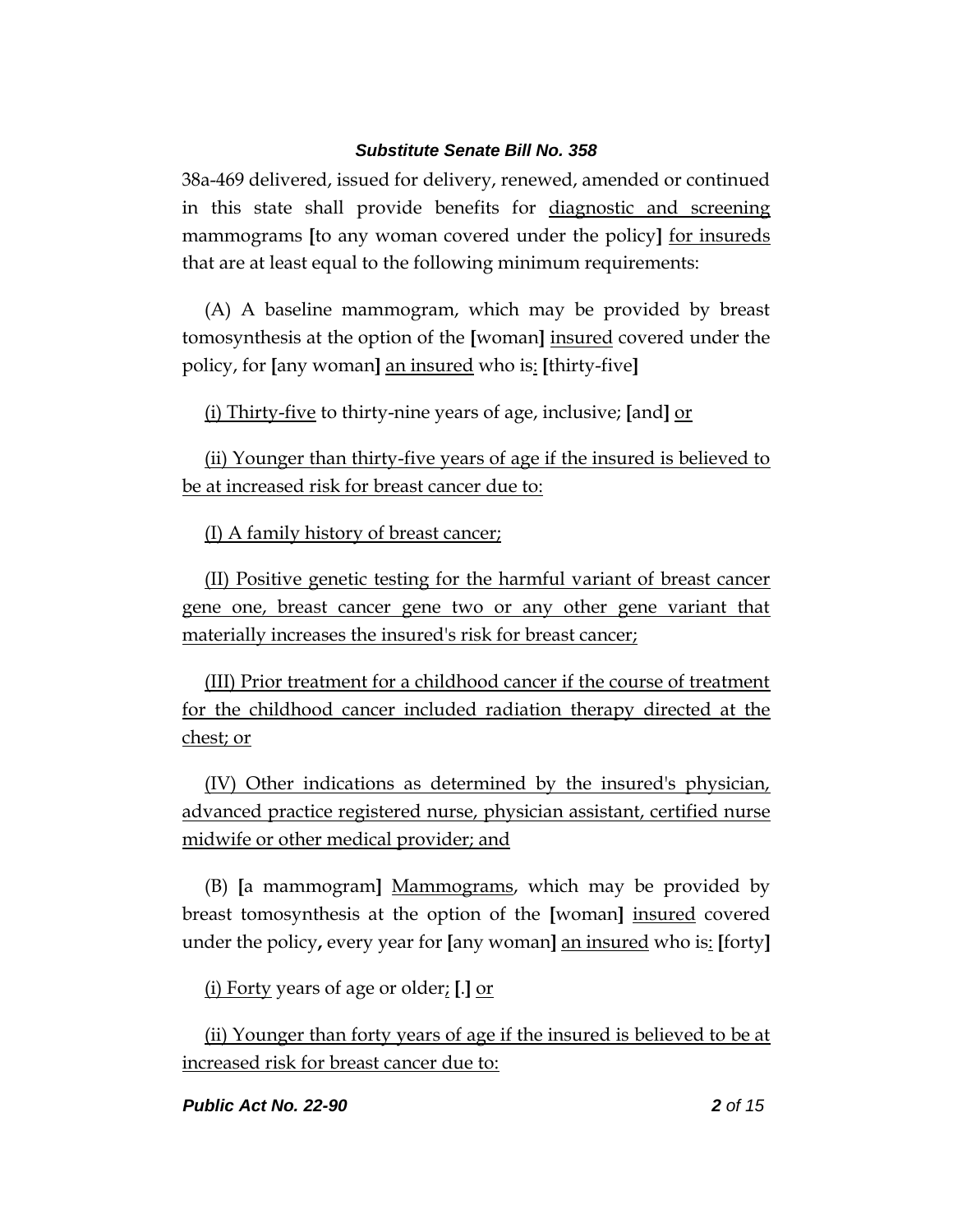(I) A family history, or prior personal history, of breast cancer;

(II) Positive genetic testing for the harmful variant of breast cancer gene one, breast cancer gene two or any other gene that materially increases the insured's risk for breast cancer;

(III) Prior treatment for a childhood cancer if the course of treatment for the childhood cancer included radiation therapy directed at the chest; or

(IV) Other indications as determined by the insured's physician, advanced practice registered nurse, physician assistant, certified nurse midwife or other medical provider.

(2) Such policy shall provide additional benefits for:

(A) Comprehensive **[**ultrasound screening**]** diagnostic and screening ultrasounds of an entire breast or breasts if:

(i) A mammogram demonstrates heterogeneous or dense breast tissue based on the Breast Imaging Reporting and Data System established by the American College of Radiology; or

(ii) **[**a woman**]** An insured is believed to be at increased risk for breast cancer due to:

(I) A family history or prior personal history of breast cancer; **[**,**]**

(II) **[**positive**]** Positive genetic testing **[**, or (III) other**]** for the harmful variant of breast cancer gene one, breast cancer gene two or any other gene that materially increases the insured's risk for breast cancer;

(III) Prior treatment for a childhood cancer if the course of treatment for the childhood cancer included radiation therapy directed at the chest; or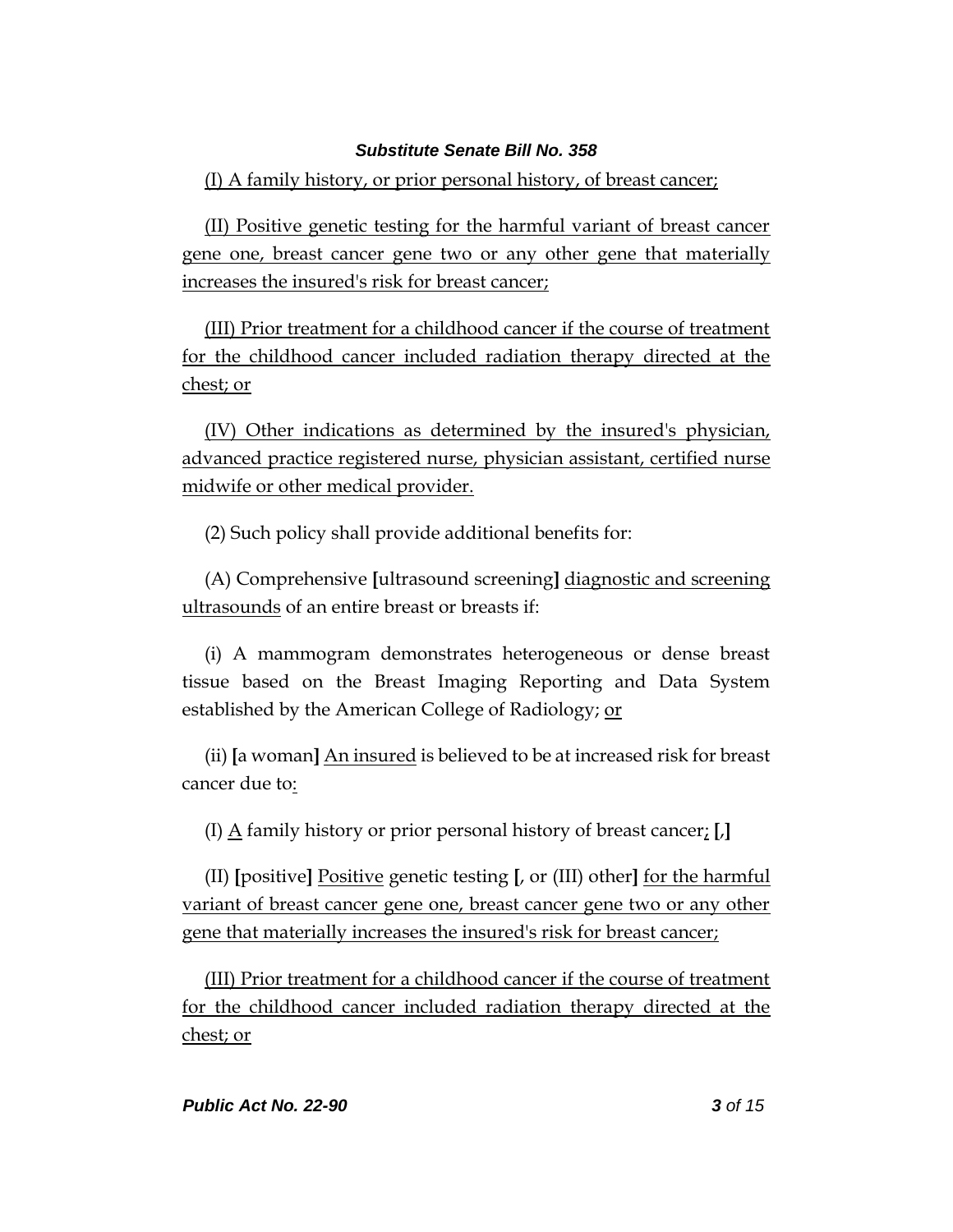(IV) Other indications as determined by **[**a woman's**]** the insured's physician, **[**physician assistant or advanced practice registered nurse; or (iii) such screening is recommended by a woman's treating physician for a woman who (I) is forty years of age or older, (II) has a family history or prior personal history of breast cancer, or (III) has a prior personal history of breast disease diagnosed through biopsy as benign; and**]**  advanced practice registered nurse, physician assistant, certified nurse midwife or other medical provider;

(B) **[**Magnetic**]** Diagnostic and screening magnetic resonance imaging of an entire breast or breasts: **[**in**]** 

(i) In accordance with guidelines established by the American Cancer Society **[**.**]** for an insured who is thirty-five years of age or older; or

(ii) If an insured is younger than thirty-five years of age and believed to be at increased risk for breast cancer due to:

(I) A family history, or prior personal history, of breast cancer;

(II) Positive genetic testing for the harmful variant of breast cancer gene one, breast cancer gene two or any other gene that materially increases the insured's risk for breast cancer;

(III) Prior treatment for a childhood cancer if the course of treatment for the childhood cancer included radiation therapy directed at the chest; or

(IV) Other indications as determined by the insured's physician, advanced practice registered nurse, physician assistant, certified nurse midwife or other medical provider;

(C) Breast biopsies;

(D) Prophylactic mastectomies for an insured who is believed to be at increased risk for breast cancer due to positive genetic testing for the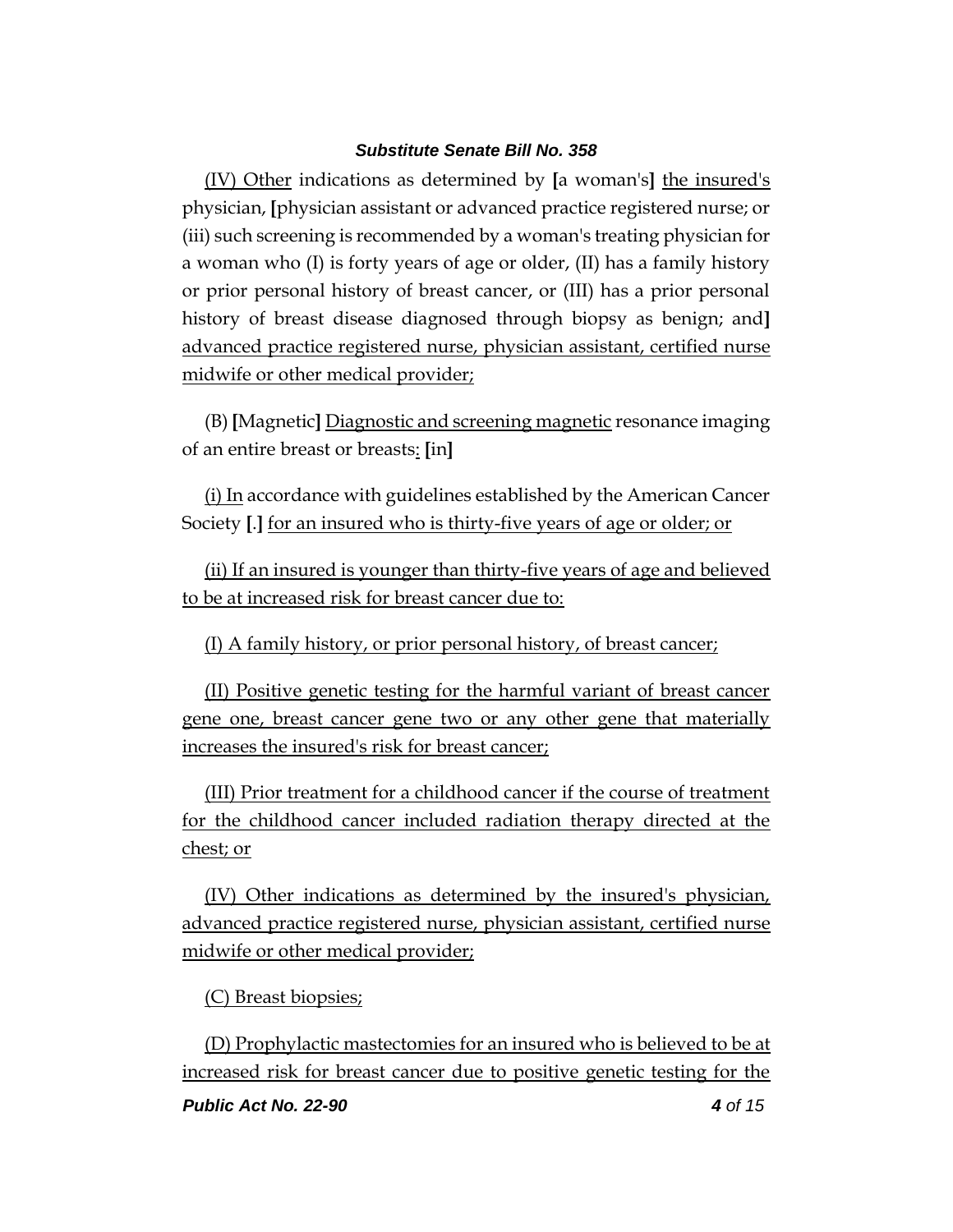harmful variant of breast cancer gene one, breast cancer gene two or any other gene that materially increases the insured's risk for breast cancer; and

(E) Breast reconstructive surgery for an insured who has undergone:

(i) A prophylactic mastectomy; or

(ii) A mastectomy as part of the insured's course of treatment for breast cancer.

(c) Benefits under this section shall be subject to any policy provisions that apply to other services covered by such policy, except that no such policy shall impose a coinsurance, copayment, deductible or other outof-pocket expense for such benefits. The provisions of this subsection shall apply to a high deductible health plan, as that term is used in subsection (f) of section 38a-493, to the maximum extent permitted by federal law, except if such plan is used to establish a medical savings account or an Archer MSA pursuant to Section 220 of the Internal Revenue Code of 1986 or any subsequent corresponding internal revenue code of the United States, as amended from time to time, or a health savings account pursuant to Section 223 of said Internal Revenue Code, as amended from time to time, the provisions of this subsection shall apply to such plan to the maximum extent that (1) is permitted by federal law, and (2) does not disqualify such account for the deduction allowed under said Section 220 or 223, as applicable.

(d) Each mammography report provided to **[**a patient**]** an insured shall include information about breast density, based on the Breast Imaging Reporting and Data System established by the American College of Radiology. Where applicable, such report shall include the following notice: "If your mammogram demonstrates that you have dense breast tissue, which could hide small abnormalities, you might benefit from supplementary screening tests, which can include a breast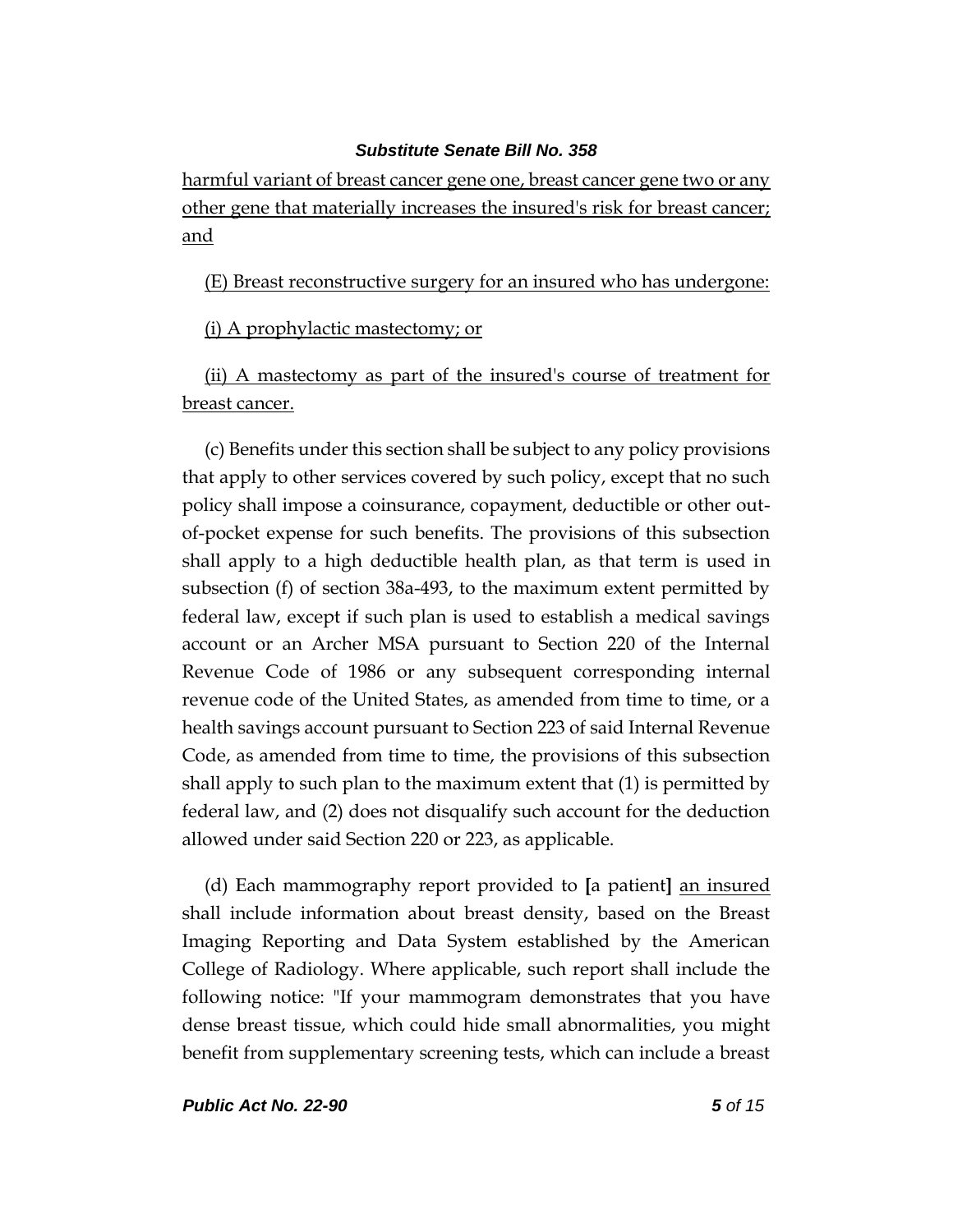ultrasound screening or a breast MRI examination, or both, depending on your individual risk factors. A report of your mammography results, which contains information about your breast density, has been sent to your physician's, physician assistant's or advanced practice registered nurse's office and you should contact your physician, physician assistant or advanced practice registered nurse if you have any questions or concerns about this report.".

Sec. 2. Section 38a-530 of the 2022 supplement to the general statutes is repealed and the following is substituted in lieu thereof (*Effective January 1, 2023*):

(a) For purposes of this section:

(1) "Healthcare Common Procedure Coding System" or "HCPCS" means the billing codes used by Medicare and overseen by the federal Centers for Medicare and Medicaid Services that are based on the current procedural technology codes developed by the American Medical Association; and

(2) "Mammogram" means mammographic examination or breast tomosynthesis, including, but not limited to, a procedure with a HCPCS code of 77051, 77052, 77055, 77056, 77057, 77063, 77065, 77066, 77067, G0202, G0204, G0206 or G0279, or any subsequent corresponding code.

(b) (1) Each group health insurance policy providing coverage of the type specified in subdivisions  $(1)$ ,  $(2)$ ,  $(4)$ ,  $(11)$  and  $(12)$  of section 38a-469 delivered, issued for delivery, renewed, amended or continued in this state shall provide benefits for diagnostic and screening mammograms **[**to any woman covered under the policy**]** for insureds that are at least equal to the following minimum requirements:

(A) A baseline mammogram, which may be provided by breast tomosynthesis at the option of the **[**woman**]** insured covered under the policy, for **[**any woman**]** an insured who is: **[**thirty-five**]**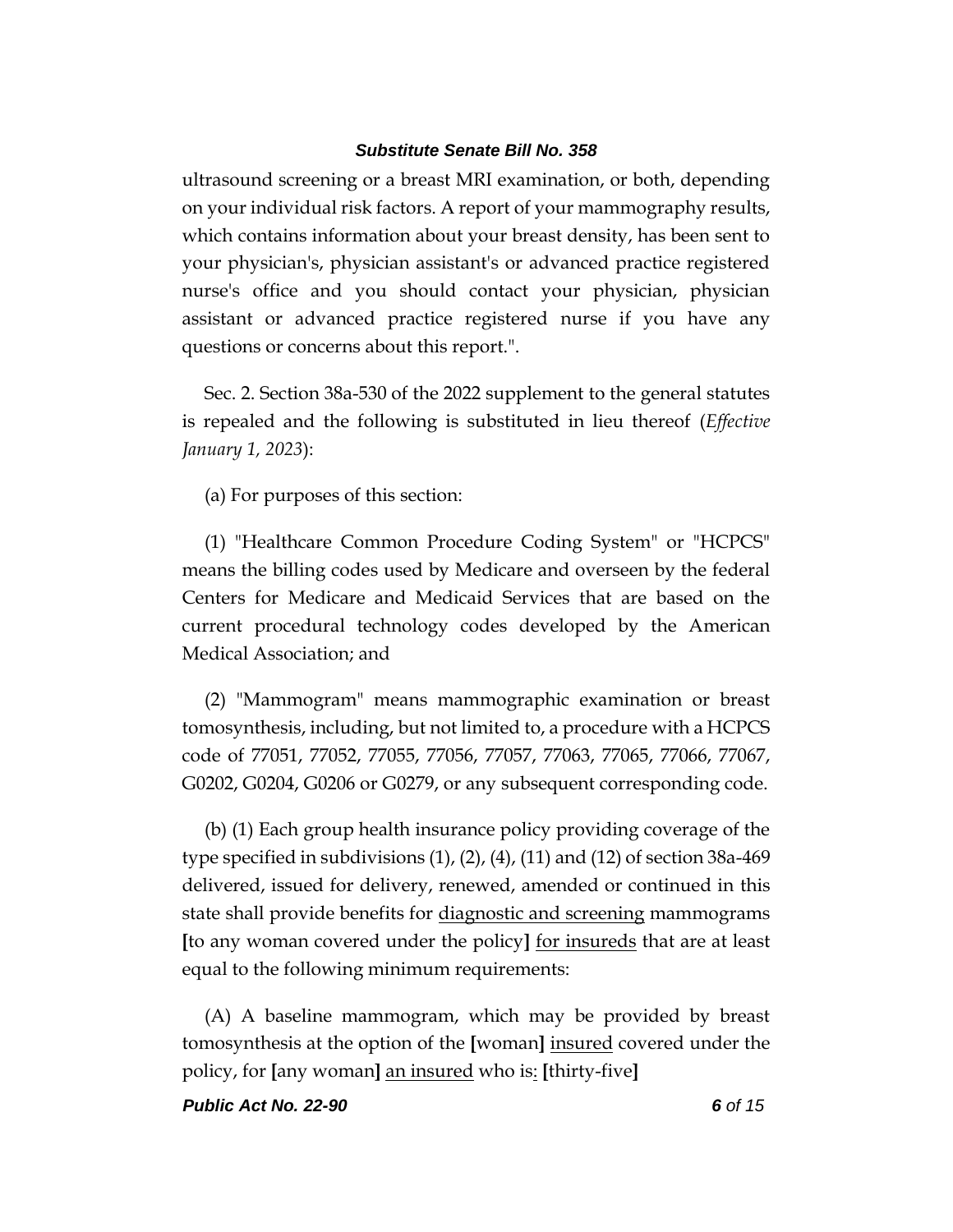(i) Thirty-five to thirty-nine years of age, inclusive; **[**and**]** or

(ii) Younger than thirty-five years of age if the insured is believed to be at increased risk for breast cancer due to:

(I) A family history of breast cancer;

(II) Positive genetic testing for the harmful variant of breast cancer gene one, breast cancer gene two or any other gene variant that materially increases the insured's risk for breast cancer;

(III) Prior treatment for a childhood cancer if the course of treatment for the childhood cancer included radiation therapy directed at the chest; or

(IV) Other indications as determined by the insured's physician, advanced practice registered nurse, physician assistant, certified nurse midwife or other medical provider; and

(B)  $\begin{bmatrix} a \end{bmatrix}$  A mammogram, which may be provided by breast tomosynthesis at the option of the **[**woman**]** insured covered under the policy, every year for **[**any woman**]** an insured who is: **[**forty**]**

(i) Forty years of age or older; **[**.**]** or

(ii) Younger than forty years of age if the insured is believed to be at increased risk for breast cancer due to:

(I) A family history, or prior personal history, of breast cancer;

(II) Positive genetic testing for the harmful variant of breast cancer gene one, breast cancer gene two or any other gene that materially increases the insured's risk for breast cancer;

(III) Prior treatment for a childhood cancer if the course of treatment for the childhood cancer included radiation therapy directed at the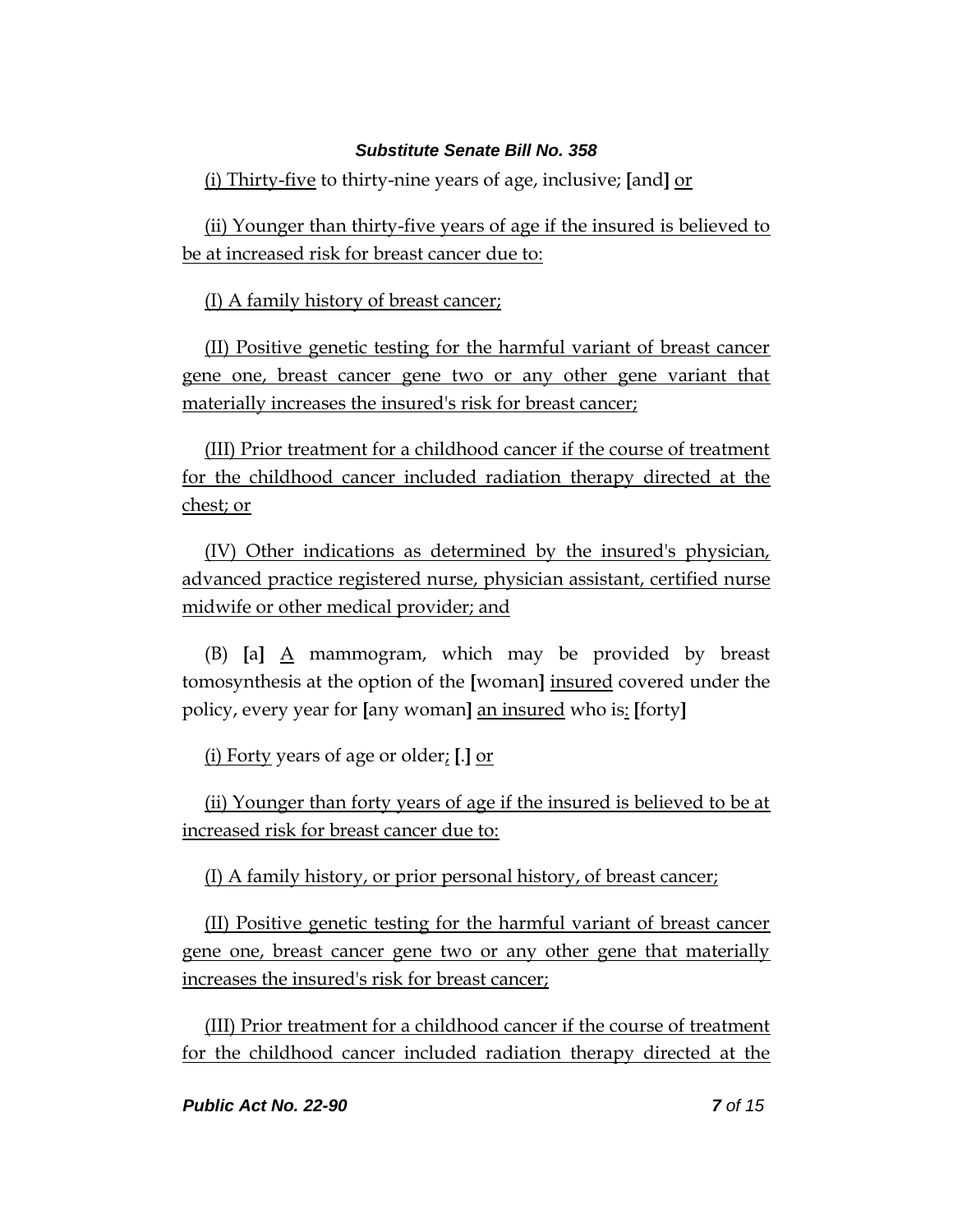chest; or

(IV) Other indications as determined by the insured's physician, advanced practice registered nurse, physician assistant, certified nurse midwife or other medical provider.

(2) Such policy shall provide additional benefits for:

(A) Comprehensive **[**ultrasound screening**]** diagnostic and screening ultrasounds of an entire breast or breasts if:

(i) A mammogram demonstrates heterogeneous or dense breast tissue based on the Breast Imaging Reporting and Data System established by the American College of Radiology; or

(ii) **[**a woman**]** An insured is believed to be at increased risk for breast cancer due to:

(I) A family history or prior personal history of breast cancer; **[**,**]**

(II) **[**positive**]** Positive genetic testing **[**, or (III) other**]** for the harmful variant of breast cancer gene one, breast cancer gene two or any other gene that materially increases the insured's risk for breast cancer;

(III) Prior treatment for a childhood cancer if the course of treatment for the childhood cancer included radiation therapy directed at the chest; or

(IV) Other indications as determined by **[**a woman's**]** the insured's physician, **[**physician assistant or advanced practice registered nurse; or (iii) such screening is recommended by a woman's treating physician for a woman who (I) is forty years of age or older, (II) has a family history or prior personal history of breast cancer, or (III) has a prior personal history of breast disease diagnosed through biopsy as benign; and**]**  advanced practice registered nurse, physician assistant, certified nurse midwife or other medical provider;

*Public Act No. 22-90 8 of 15*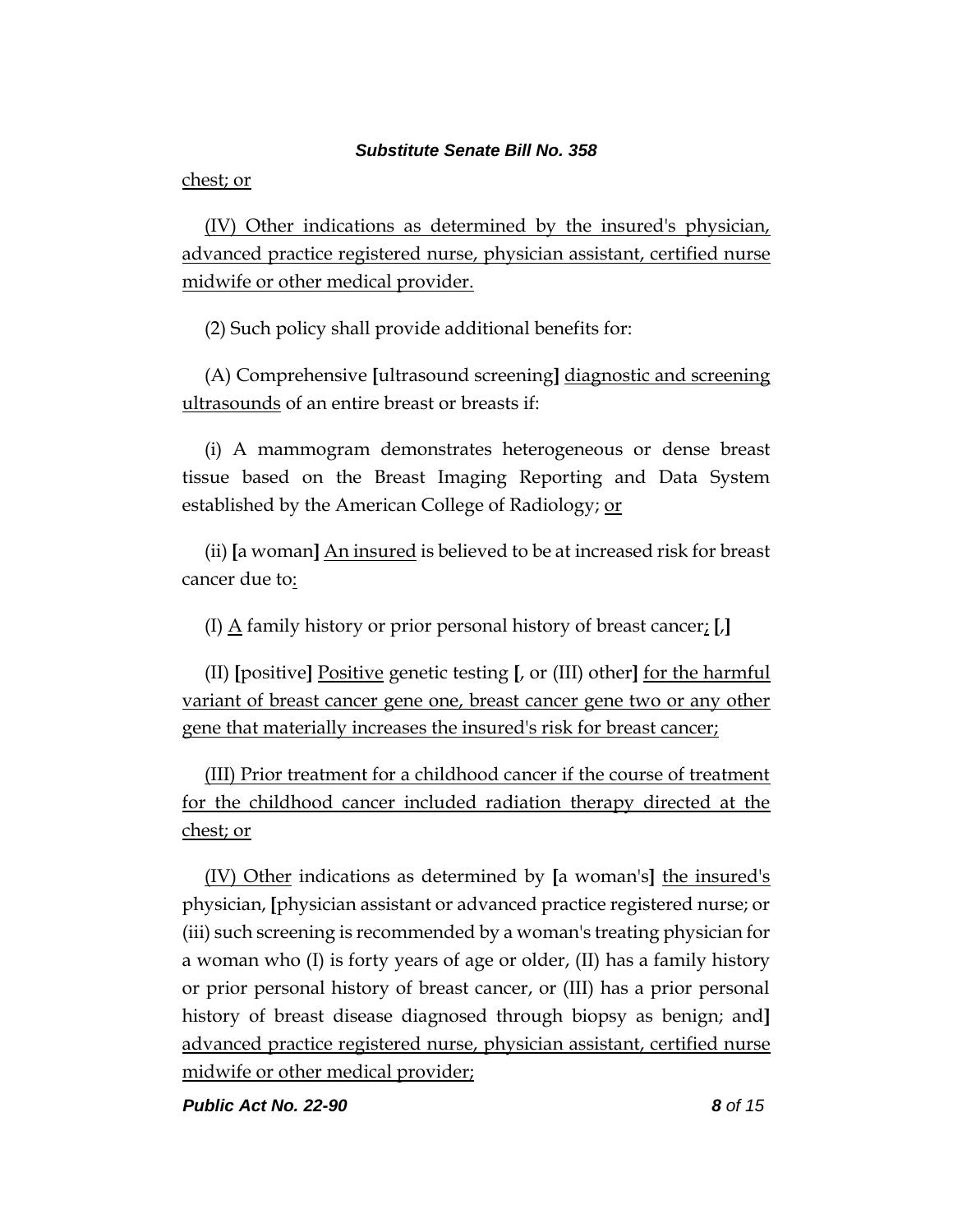(B) **[**Magnetic**]** Diagnostic and screening magnetic resonance imaging of an entire breast or breasts: **[**in**]**

(i) In accordance with guidelines established by the American Cancer Society **[**.**]** for an insured who is thirty-five years of age or older; or

(ii) If an insured is younger than thirty-five years of age and believed to be at increased risk for breast cancer due to:

(I) A family history, or prior personal history, of breast cancer;

(II) Positive genetic testing for the harmful variant of breast cancer gene one, breast cancer gene two or any other gene that materially increases the insured's risk for breast cancer;

(III) Prior treatment for a childhood cancer if the course of treatment for the childhood cancer included radiation therapy directed at the chest; or

(IV) Other indications as determined by the insured's physician, advanced practice registered nurse, physician assistant, certified nurse midwife or other medical provider;

(C) Breast biopsies;

(D) Prophylactic mastectomies for an insured who is believed to be at increased risk for breast cancer due to positive genetic testing for the harmful variant of breast cancer gene one, breast cancer gene two or any other gene that materially increases the insured's risk for breast cancer; and

(E) Breast reconstructive surgery for an insured who has undergone:

(i) A prophylactic mastectomy; or

(ii) A mastectomy as part of the insured's course of treatment for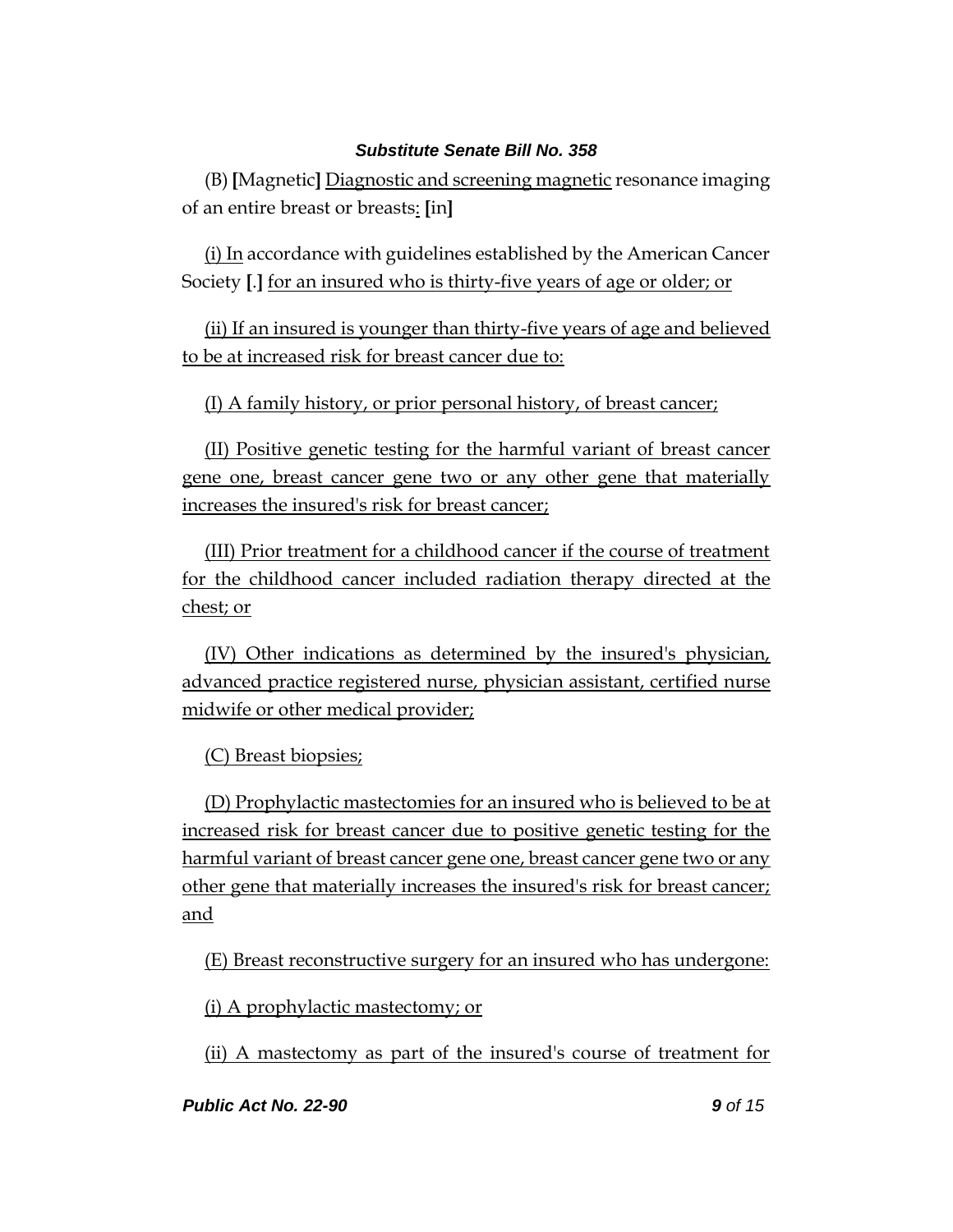#### breast cancer.

(c) Benefits under this section shall be subject to any policy provisions that apply to other services covered by such policy, except that no such policy shall impose a coinsurance, copayment, deductible or other outof-pocket expense for such benefits. The provisions of this subsection shall apply to a high deductible health plan, as that term is used in subsection (f) of section 38a-520, to the maximum extent permitted by federal law, except if such plan is used to establish a medical savings account or an Archer MSA pursuant to Section 220 of the Internal Revenue Code of 1986 or any subsequent corresponding internal revenue code of the United States, as amended from time to time, or a health savings account pursuant to Section 223 of said Internal Revenue Code, as amended from time to time, the provisions of this subsection shall apply to such plan to the maximum extent that (1) is permitted by federal law, and (2) does not disqualify such account for the deduction allowed under said Section 220 or 223, as applicable.

(d) Each mammography report provided to **[**a patient**]** an insured shall include information about breast density, based on the Breast Imaging Reporting and Data System established by the American College of Radiology. Where applicable, such report shall include the following notice: "If your mammogram demonstrates that you have dense breast tissue, which could hide small abnormalities, you might benefit from supplementary screening tests, which can include a breast ultrasound screening or a breast MRI examination, or both, depending on your individual risk factors. A report of your mammography results, which contains information about your breast density, has been sent to your physician's, physician assistant's or advanced practice registered nurse's office and you should contact your physician, physician assistant or advanced practice registered nurse if you have any questions or concerns about this report.".

*Public Act No. 22-90 10 of 15* Sec. 3. (NEW) (*Effective January 1, 2023*) (a) For purposes of this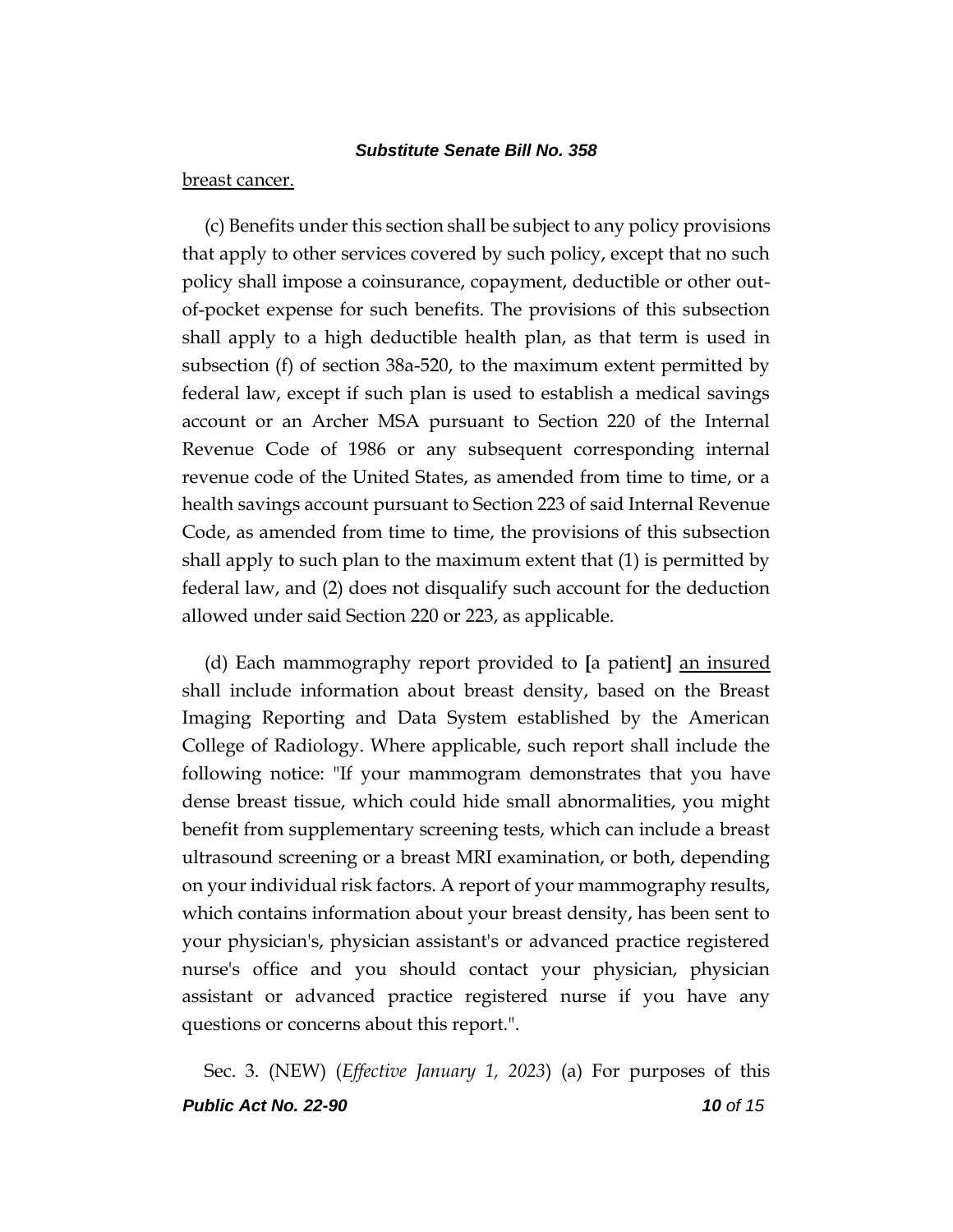section:

(1) "At risk for ovarian cancer" means:

(A) Having a family history:

(i) With one or more first degree blood relatives, including a parent, sibling or child, or one or more second degree blood relatives, including an aunt, uncle, grandparent, grandchild, niece, nephew, half-brother or half-sister with ovarian or breast cancer; or

(ii) Of nonpolyposis colorectal cancer; or

(B) Positive genetic testing for the harmful variant of breast cancer gene one, breast cancer gene two or any other gene variant that materially increases the insured's risk for breast cancer, ovarian cancer or any other gynecological cancers.

(2) "Surveillance tests for ovarian cancer" means annual screening using:

(A) CA-125 serum tumor marker testing;

(B) Transvaginal ultrasound;

(C) Pelvic examination; or

(D) Other ovarian cancer screening tests currently being evaluated by the United States Food and Drug Administration or by the National Cancer Institute.

(b) Each individual health insurance policy providing coverage of the type specified in subdivisions  $(1)$ ,  $(2)$ ,  $(4)$ ,  $(10)$ ,  $(11)$  and  $(12)$  of section 38a-469 of the general statutes delivered, issued for delivery, renewed, amended or continued in this state shall provide benefits for:

*Public Act No. 22-90 11 of 15* (1) Genetic testing for insureds having a family history of breast or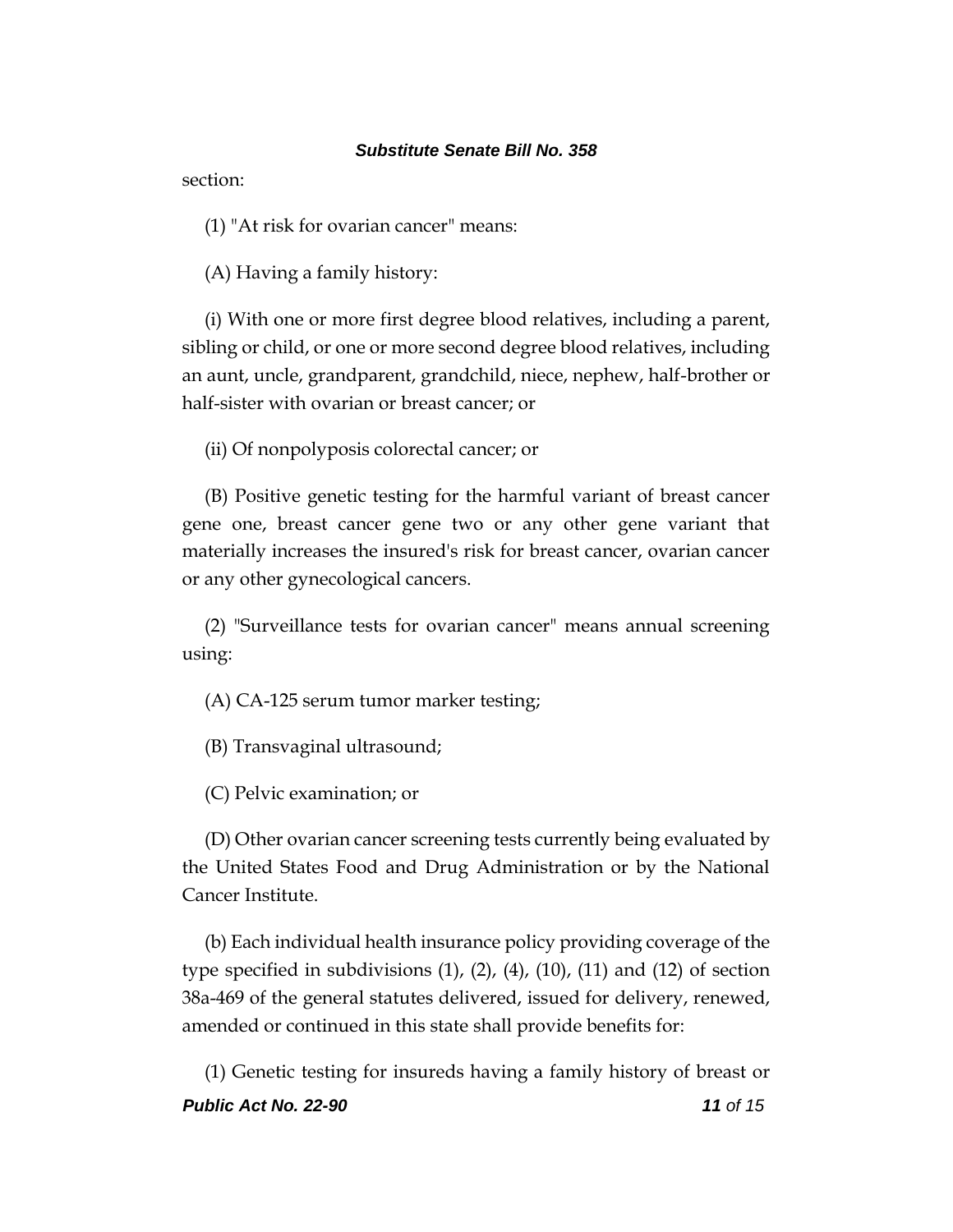ovarian cancer;

(2) Routine screening procedures for ovarian cancer and the office or facility visit for such screening, including surveillance tests for ovarian cancer for insureds who are at risk for ovarian cancer, when ordered or provided by a physician in accordance with the standard practice of medicine;

(3) CA-125 monitoring of ovarian cancer subsequent to treatment; and

(4) Genetic testing of the breast cancer gene one, breast cancer gene two, any other gene variant that materially increases the insured's risk for breast and ovarian cancer or any other gynecological cancer to detect an increased risk for breast and ovarian cancer when recommended by a health care provider in accordance with the United States Preventive Services Task Force recommendations for testing.

(c) Benefits under this section shall be subject to any policy provisions that apply to other services covered by such policy, except that no such policy shall impose a coinsurance, copayment, deductible or other outof-pocket expense for such benefits. The provisions of this subsection shall apply to a high deductible health plan, as that term is used in subsection (f) of section 38a-520 of the general statutes, to the maximum extent permitted by federal law, except if such plan is used to establish a medical savings account or an Archer MSA pursuant to Section 220 of the Internal Revenue Code of 1986 or any subsequent corresponding internal revenue code of the United States, as amended from time to time, or a health savings account pursuant to Section 223 of said Internal Revenue Code, as amended from time to time, the provisions of this subsection shall apply to such plan to the maximum extent that (1) is permitted by federal law, and (2) does not disqualify such account for the deduction allowed under said Section 220 or 223, as applicable.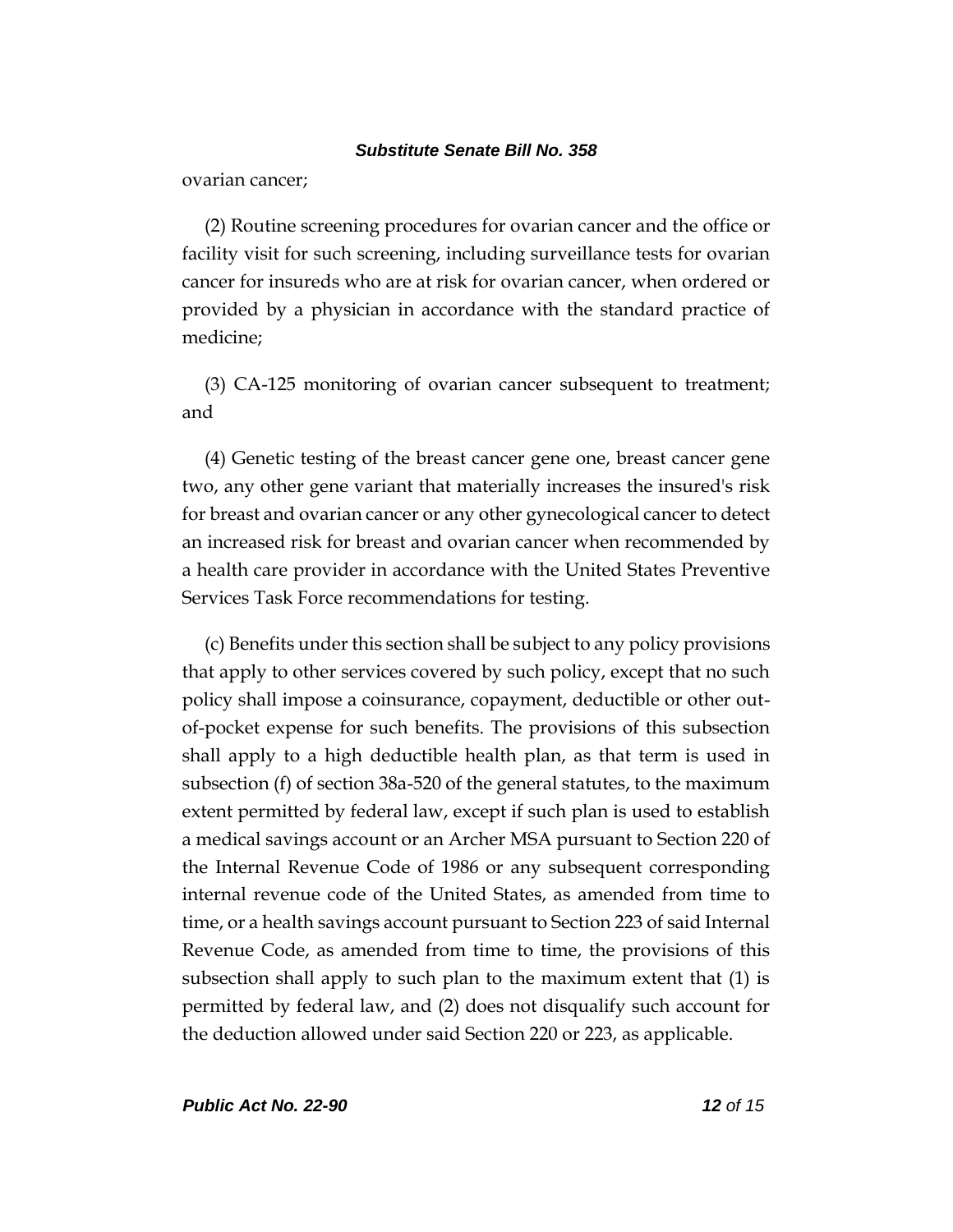Sec. 4. (NEW) (*Effective January 1, 2023*) (a) For purposes of this section:

(1) "At risk for ovarian cancer" means:

(A) Having a family history:

(i) With one or more first degree blood relatives, including a parent, sibling or child, or one or more second degree blood relatives, including an aunt, uncle, grandparent, grandchild, niece, nephew, half-brother or half-sister with ovarian or breast cancer; or

(ii) Of nonpolyposis colorectal cancer; or

(B) Positive genetic testing for the harmful variant of breast cancer gene one, breast cancer gene two or any other gene variant that materially increases the insured's risk for breast cancer, ovarian cancer or any other gynecological cancers.

(2) "Surveillance tests for ovarian cancer" means annual screening using:

(A) CA-125 serum tumor marker testing;

(B) Transvaginal ultrasound;

(C) Pelvic examination; or

(D) Other ovarian cancer screening tests currently being evaluated by the United States Food and Drug Administration or by the National Cancer Institute.

(b) Each group health insurance policy providing coverage of the type specified in subdivisions (1), (2), (4), (11) and (12) of section 38a-469 of the general statutes delivered, issued for delivery, renewed, amended or continued in this state shall provide benefits for: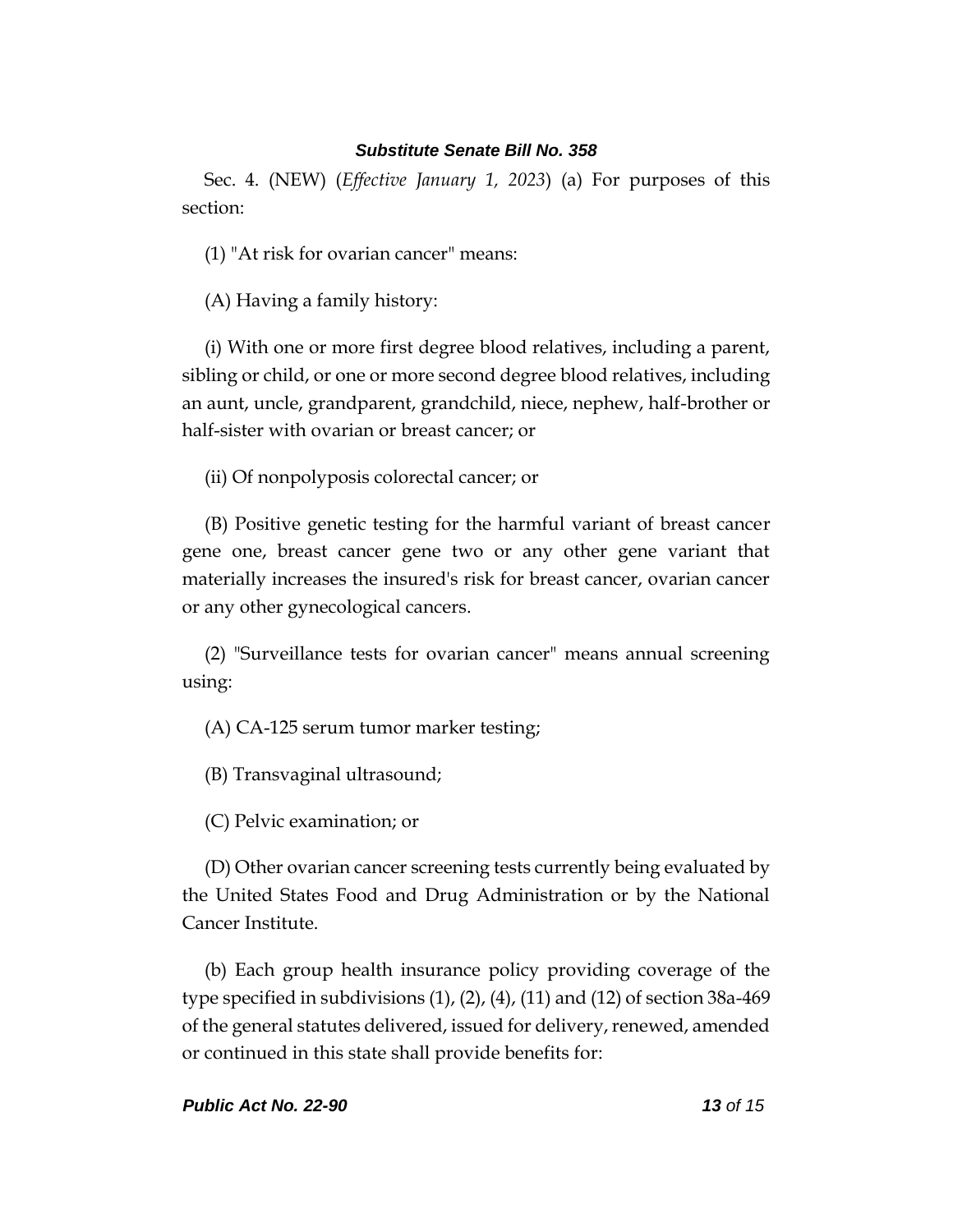(1) Genetic testing for insureds having a family history of breast or ovarian cancer;

(2) Routine screening procedures for ovarian cancer and the office or facility visit for such screening, including surveillance tests for ovarian cancer for insureds who are at risk for ovarian cancer, when ordered or provided by a physician in accordance with the standard practice of medicine;

(3) CA-125 monitoring of ovarian cancer subsequent to treatment; and

(4) Genetic testing of the breast cancer gene one, breast cancer gene two, any other gene variant that materially increases the insured's risk for breast and ovarian cancer or any other gynecological cancer to detect an increased risk for breast and ovarian cancer when recommended by a health care provider in accordance with the United States Preventive Services Task Force recommendations for testing.

(c) Benefits under this section shall be subject to any policy provisions that apply to other services covered by such policy, except that no such policy shall impose a coinsurance, copayment, deductible or other outof-pocket expense for such benefits. The provisions of this subsection shall apply to a high deductible health plan, as that term is used in subsection (f) of section 38a-520 of the general statutes, to the maximum extent permitted by federal law, except if such plan is used to establish a medical savings account or an Archer MSA pursuant to Section 220 of the Internal Revenue Code of 1986 or any subsequent corresponding internal revenue code of the United States, as amended from time to time, or a health savings account pursuant to Section 223 of said Internal Revenue Code, as amended from time to time, the provisions of this subsection shall apply to such plan to the maximum extent that (1) is permitted by federal law, and (2) does not disqualify such account for the deduction allowed under said Section 220 or 223, as applicable.

*Public Act No. 22-90 14 of 15*